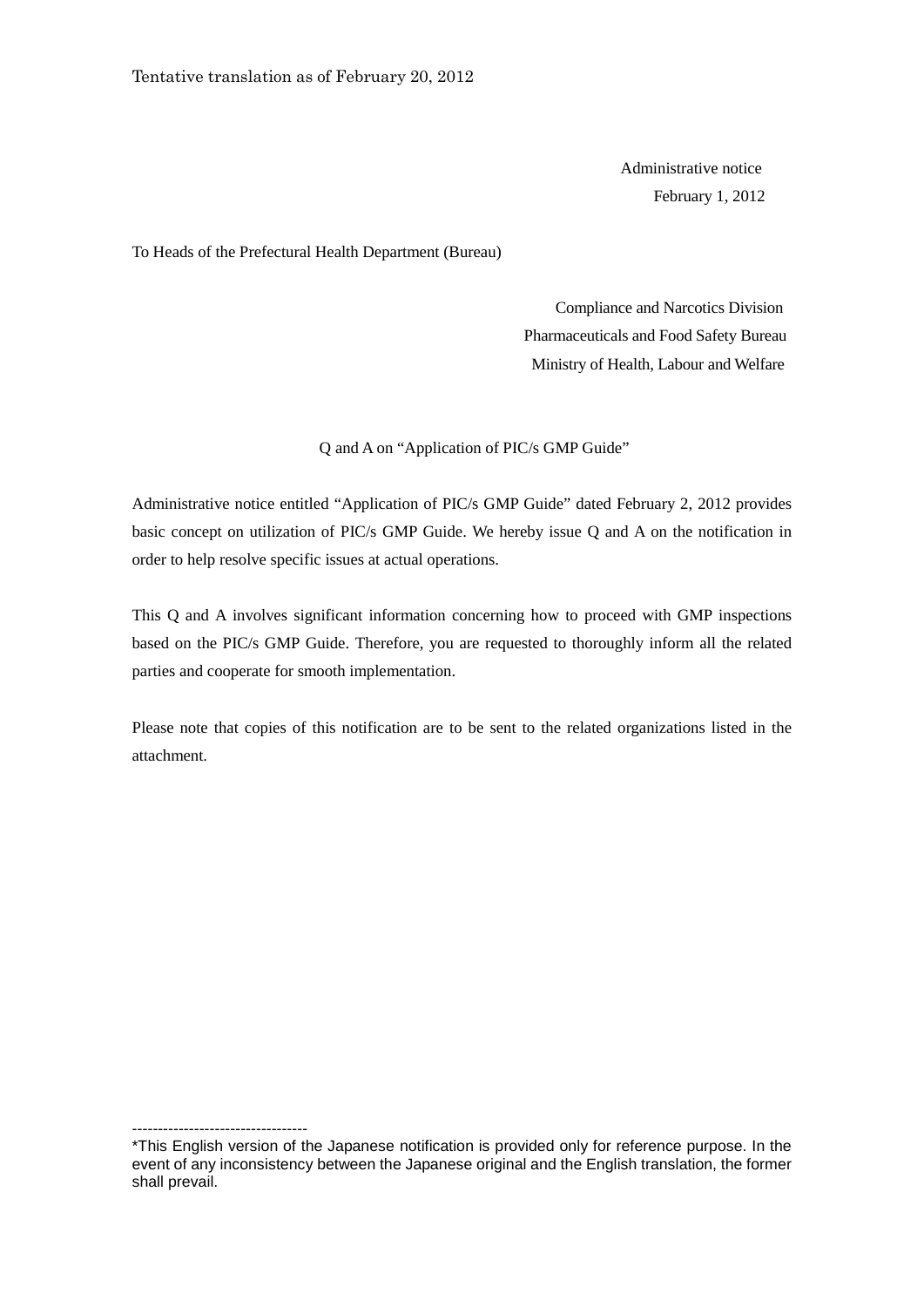## Appendix

Q1 What benefits can pharmaceutical companies expect from utilization of PIC/s GMP Guide?

A1 PIC/s aims to promote international cooperation between competent authorities, provide framework for information exchange and to promote quality assurance of inspections. When a company produces quality products in accordance with globally harmonized PIC/s standards, this will lead to the enhancement of quality of their products. Then the company will eventually win confidence and support from patients.

Q2 Where does PIC/s Guide stand under Japanese legal framework?

A2 In Japan, Ministerial Ordinance on Standards for Manufacturing Control and Quality Control for Drugs and Quasi-drugs" (MHLW Ministerial OrdinaneNo.179, 2004, hereinafter referred to as "GMP Ordinance"), etc is the legal provision of Japanese GMP.

PIC/s GMP Guide will be utilized as a guidance of quality assurance based upon GMP Ordinance, similarly to other existing guidelines, such as administrative notices, administrative notices, etc.

Q3 Will Japanese regulations be revised in response to the introduction of PIC/s GMP Guide?

No, since no major discrepancies have been admitted between PIC/s GMP Guide and current Japanese regulations and administrative notices, etc., it is not necessary to change our current regulations.

However, there are still some items, which need to be adjusted to PIC/s Guide. This adjustment will be notified by revision of administrative notification, PFSB/CND No.0330001 "Establishment, revision and abolition of ministerial ordinance and public notices of GMP/QMS upon enforcement of the Pharmaceutical Affairs Act" dated March 30, 2005 or "Case study of GMP/QMS" (hereinafter referred to as "Case study"), office memorandum dated October 13, 2006.

Q4 How are existing Japanese regulations and administrative notices going to be made further compatible with PIC/s Guide?

----------------------------------

<sup>\*</sup>This English version of the Japanese notification is provided only for reference purpose. In the event of any inconsistency between the Japanese original and the English translation, the former shall prevail.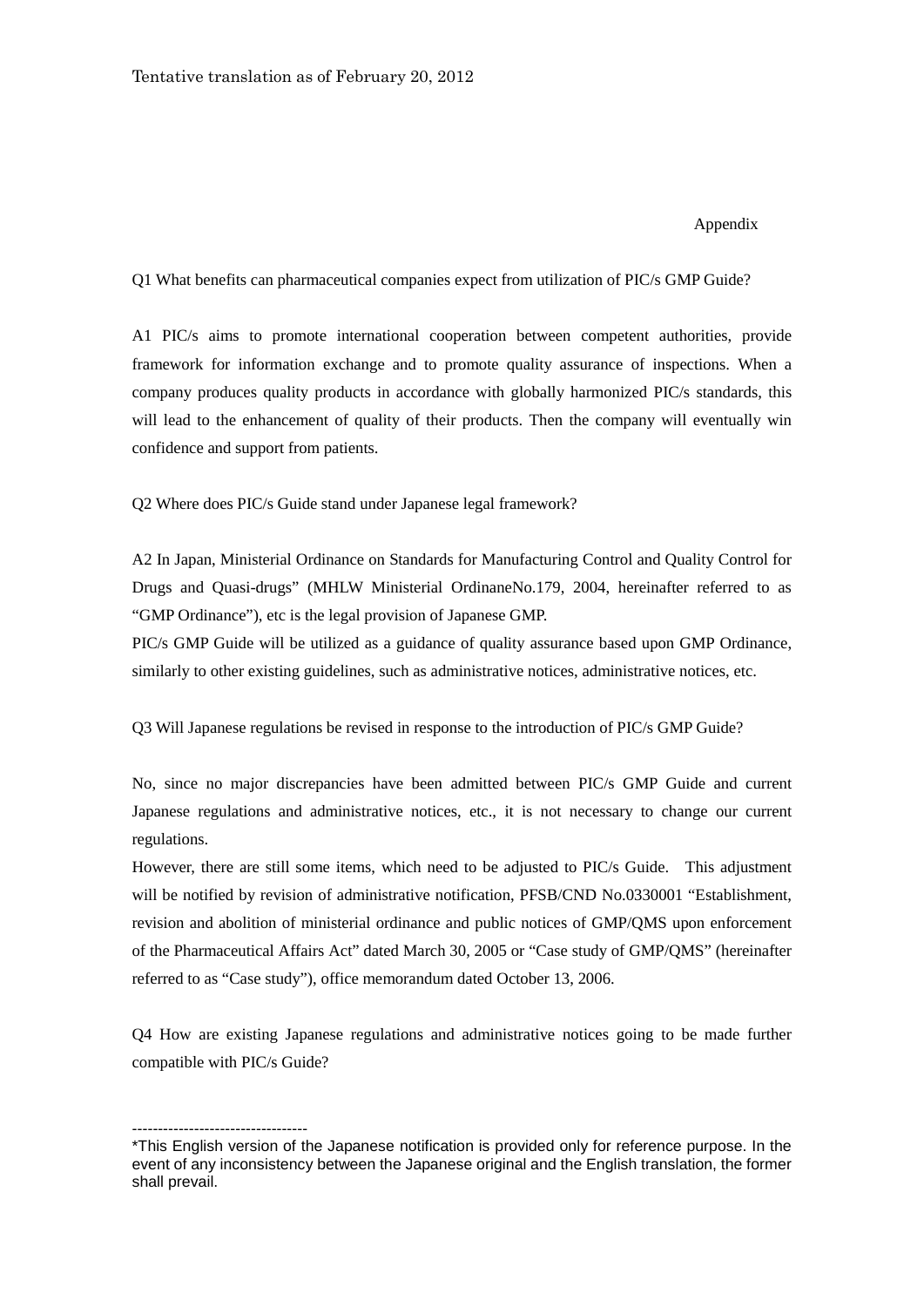$\overline{A4}$ 

For the time being, just like existing administrative notices, office memorandums, PIC/s GMP Guide will serve as a guidance of quality assurance based on GMP Ordinance.

However, in order to facilitate further global harmonization, existing regulations are going to be replaced with PIC/s GMP Guide in the future. Also, as to items unique to Japan, new guidance will be provided by revision of notifications or office memorandums.

Q5 Some terminologies in PIC/s Guide are not found in Japanese regulations. Are clear definitions of those words going to be provided?

A5 Clarification or definition of such words will be addressed by revised version of Q and A, etc.

Q6 Japanese translation of PIC/s GMP Guide was published. Is there any plan to amend the text to comply with Japanese regulations?

A6 No, there is no plan for amendment. Translation of PIC/s GMP Guide was published in Japan in order to harmonize our quality assurance system to the international standards. And also, it aims to respond to the need of international cooperation of GMP inspections , such as information exchange. Amendment of text is not consistent with these objectives.

To explain how to interpret the text of PIC/s GMP Guide, it will be addressed by revised version of Q and A, etc.

Q7 If there is any discrepancy between the scope of PIC/s GMP Guide and GMP Ordinance, how should it be treated?

## A7

----------------------------------

As for manufacturers of investigational medicines, medicinal gasses or manufacturers undertaking powdering and subdividing process of herbal medicinal products, scope of GMP is different between PIC/s GMP and GMP Ordinance. However, with regard to investigational medicinal products, "Ministerial Ordinance on Good Clinical Practices" Ministerial Ordinance, No.28, 1997 will cover this area. Also, new administrative notice will be issued to address quality assurance of medicinal

<sup>\*</sup>This English version of the Japanese notification is provided only for reference purpose. In the event of any inconsistency between the Japanese original and the English translation, the former shall prevail.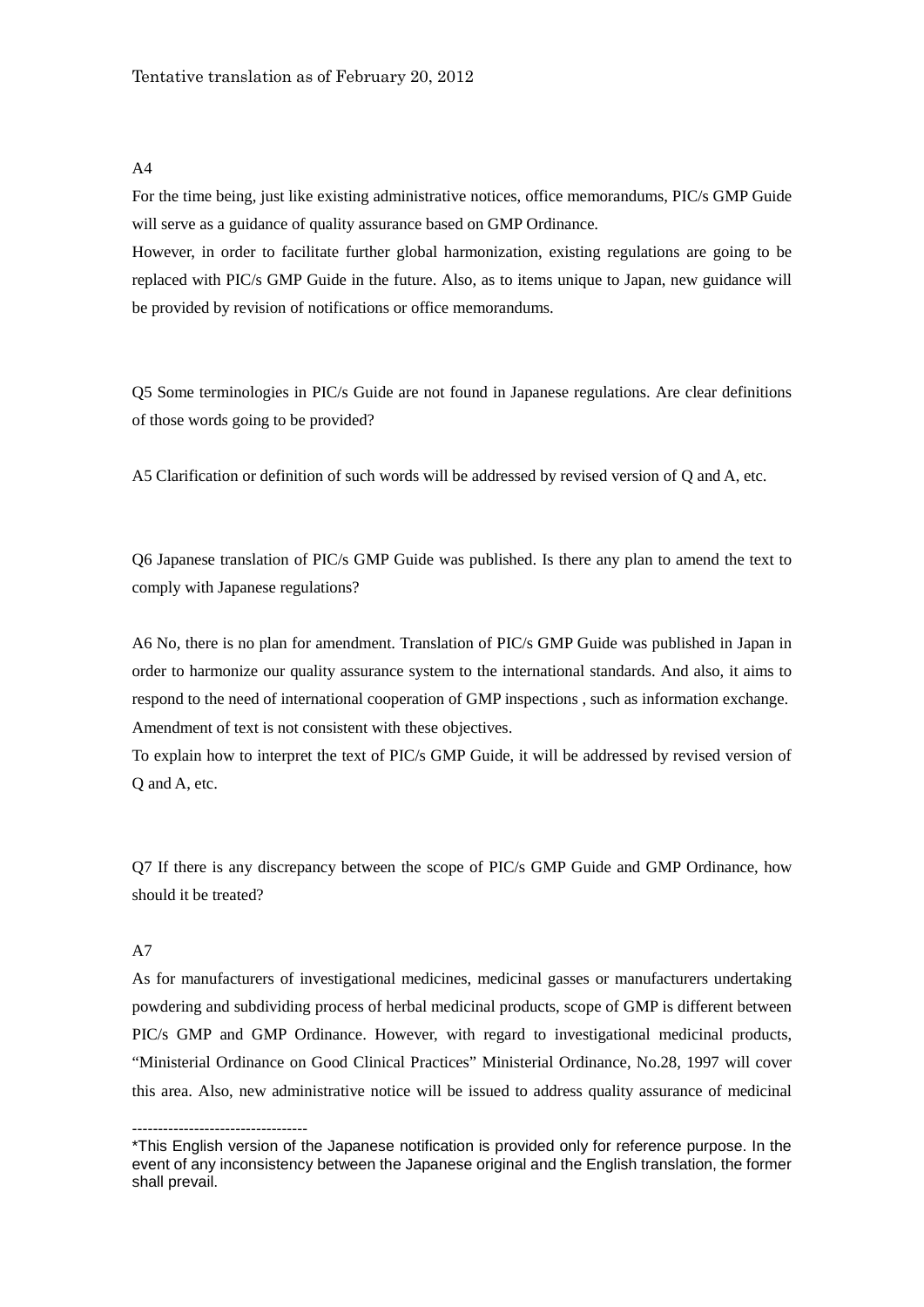gasses and manufacturers undertaking powdering and subdividing herbal medicinal products. To seek further accordance to the international standards, additional adjustment should be made to the entire Japanese system. However, for the time being, PIC/s Guide will be utilized within the scope of current GMP Ordinance.

Q8 What if the requirements of Japanese regulations are different from those of PIC/s Guide, such as retention period of biological products or person in charge of manufacturing control on bio-derived products?

A8 Japanese guidelines will prevail.

Q9 I understand that PIC/s GMP Guide is continuously being amended. How should the appendix of the administrative notification "Application of PIC/s GMP Guide" be treated when the original PIC/s GMP Guide is revised?

## A9

Yes, PIC/s GMP Guide is continuously amended for further improvement. When PIC/s GMP Guide is revised, revision will also be made in Japan to cope with the change. The revised contents will immediately be notified by administrative notices, etc.

Q10 Upon GMP inspection with PIC/s Guide as a guidance, is there transitional period granted to each manufacturer for adjusting to PIC/s GMP Guide?

A10 Similar to other administrative notifications and office memorandums, PIC/s GMP Guide is utilized as a guidance for GMP inspection based on the GMP Ordinance. Therefore, transitional period, etc. is not set specially.

Q11 Do we need to start applying methods in PIC/s Guide immediately?

A11 Manufacturers are expected to utilize methods provided by PIC/s Guide after issuance of this notification. However, as long as equal or superior quality is assured for the products, other methods may be applied, as well.

Q12 In the "Application to the PIC/s GMP Guide", there is an expression "any undeniable risks to

<sup>----------------------------------</sup> \*This English version of the Japanese notification is provided only for reference purpose. In the event of any inconsistency between the Japanese original and the English translation, the former shall prevail.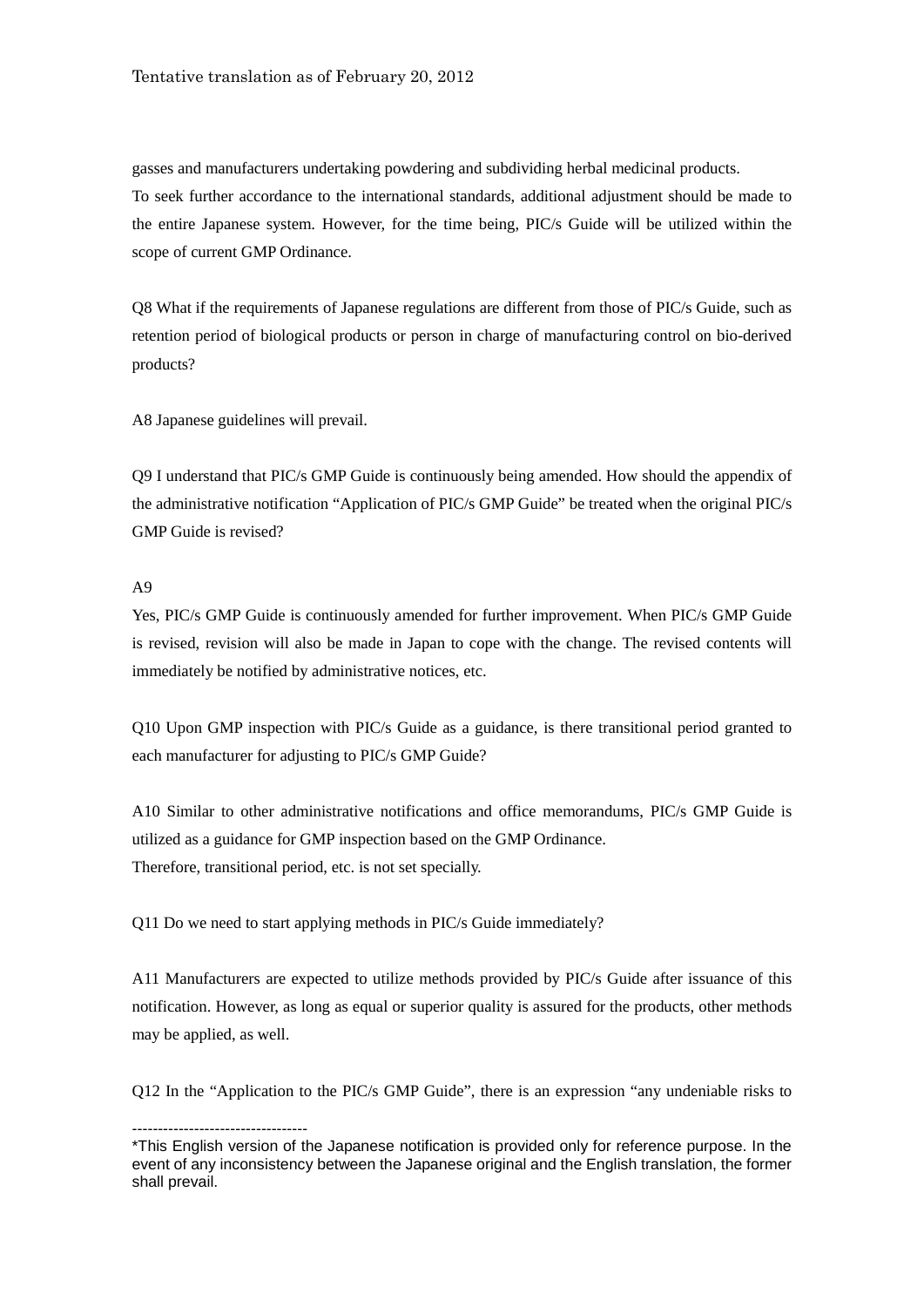the quality of the products or to the public health". Please tell us how you judge the significance of the case and what actions we will be expected to take in such case.

## A12

When a manufacturer adopts their own methods, risk assessment is conducted to see if the method poses any risks to the product quality or to the public health. At the same time, risk assessment is conducted based on scientific expertise and through assessment between the manufacturer and inspectorate. Also we check if equal quality is assured compared to the methods of PIC/s Guide. When potential risk is detected, observations for corrective action will be made depending on the significance of the risk. The action may include manufacturing and quality control methods laid down in PIC/s GMP Guide.

Q13 When there is a discrepancy between manufacturer's and inspectorate's judgments on the case with undeniable risks, which judgment will prevail?

A13 Basically, risk is judged based on thorough assessment based on scientific wisdom. As for cases requiring special expertise for judgment of risk, such as risk assessment of new scientific methods, it will be discussed at the committee among representatives from MHLW, PMDA and prefectures and comments will be made by the committee.

Q14 Please elaborate on the sentence "whether or not to apply the methods in PIC/s Guide for the manufacturing process relies on the discretion of each manufacturing site".

A14 First, manufacturers are obliged to ensure quality of products based on the concept of administrative notifications and office memorandums. They are also expected to be aware well of potential risks associated with characteristics of products and manufacturing methods. When a method different from PIC/s Guide is applied, manufacturers should prove that it can achieve quality at equal or superior level to that of PIC/s Guide by showing sufficient grounds.

Only when the above condition is met, whether or not to apply PIC/s methods relies on the discretion of each manufacturing site.

Q15 How do you confirm "equality to PIC/s Guide" during GMP inspections?

----------------------------------

A15 Upon GMP inspections, PIC/s Guide is utilized as a guidance, just like other domestic

<sup>\*</sup>This English version of the Japanese notification is provided only for reference purpose. In the event of any inconsistency between the Japanese original and the English translation, the former shall prevail.